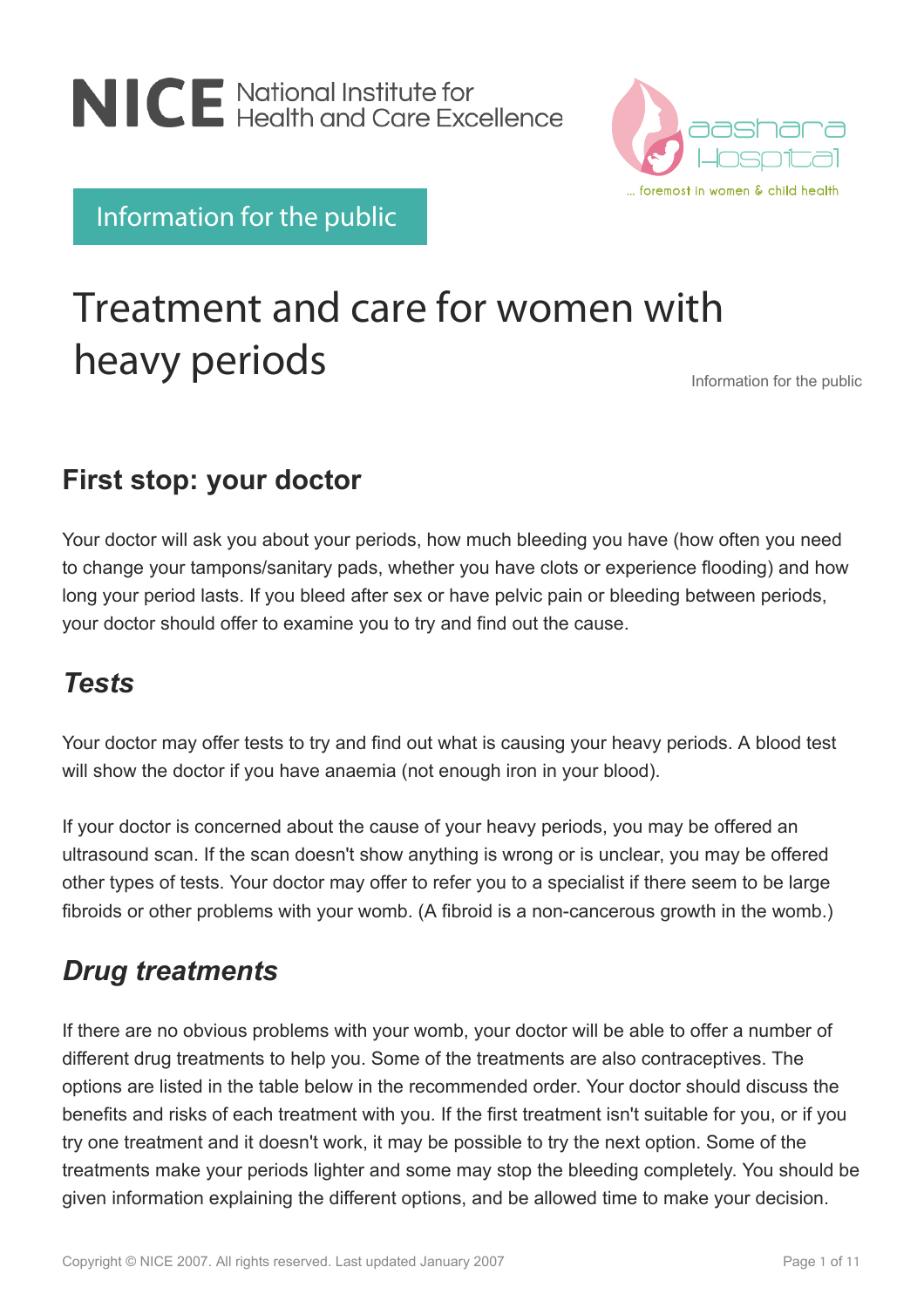

#### **Drug treatments compared**

| Drug treatments in<br>it's suitable for you | recommended order of<br>what to try first as long as | What is it?        | How does it<br>work?          | Is it a<br>contraceptive? | <b>Could it</b><br>affect<br>my<br>chances<br>of<br>getting<br>pregnant<br>in the<br>future? | <b>Possible</b><br>unwanted<br>effects (not<br>everyone<br>experiences<br>these)<br>See note at<br>bottom of<br>table |
|---------------------------------------------|------------------------------------------------------|--------------------|-------------------------------|---------------------------|----------------------------------------------------------------------------------------------|-----------------------------------------------------------------------------------------------------------------------|
| First<br>treatment                          | Levonorgestrel-<br>releasing                         | A small<br>plastic | Prevents the<br>lining of the | Yes                       | $No - not$<br>after                                                                          | Common:<br>irregular                                                                                                  |
| to                                          | intrauterine                                         | device that is     | womb from                     |                           | you've                                                                                       | bleeding that                                                                                                         |
| consider                                    | system                                               | placed in the      | growing                       |                           | stopped                                                                                      | may last for                                                                                                          |
|                                             |                                                      | womb and           | quickly                       |                           | using this                                                                                   | over <sub>6</sub>                                                                                                     |
|                                             |                                                      | slowly             |                               |                           | drug                                                                                         | months;                                                                                                               |
|                                             |                                                      | releases the       |                               |                           |                                                                                              | breast                                                                                                                |
|                                             |                                                      | hormone            |                               |                           |                                                                                              | tenderness,                                                                                                           |
|                                             |                                                      | progestogen        |                               |                           |                                                                                              | acne or                                                                                                               |
|                                             |                                                      |                    |                               |                           |                                                                                              | headaches                                                                                                             |
|                                             |                                                      |                    |                               |                           |                                                                                              | may occur                                                                                                             |
|                                             |                                                      |                    |                               |                           |                                                                                              | but are                                                                                                               |
|                                             |                                                      |                    |                               |                           |                                                                                              | generally                                                                                                             |
|                                             |                                                      |                    |                               |                           |                                                                                              | minor and                                                                                                             |
|                                             |                                                      |                    |                               |                           |                                                                                              | short lived                                                                                                           |
|                                             |                                                      |                    |                               |                           |                                                                                              | Less                                                                                                                  |
|                                             |                                                      |                    |                               |                           |                                                                                              | common: no                                                                                                            |
|                                             |                                                      |                    |                               |                           |                                                                                              | periods                                                                                                               |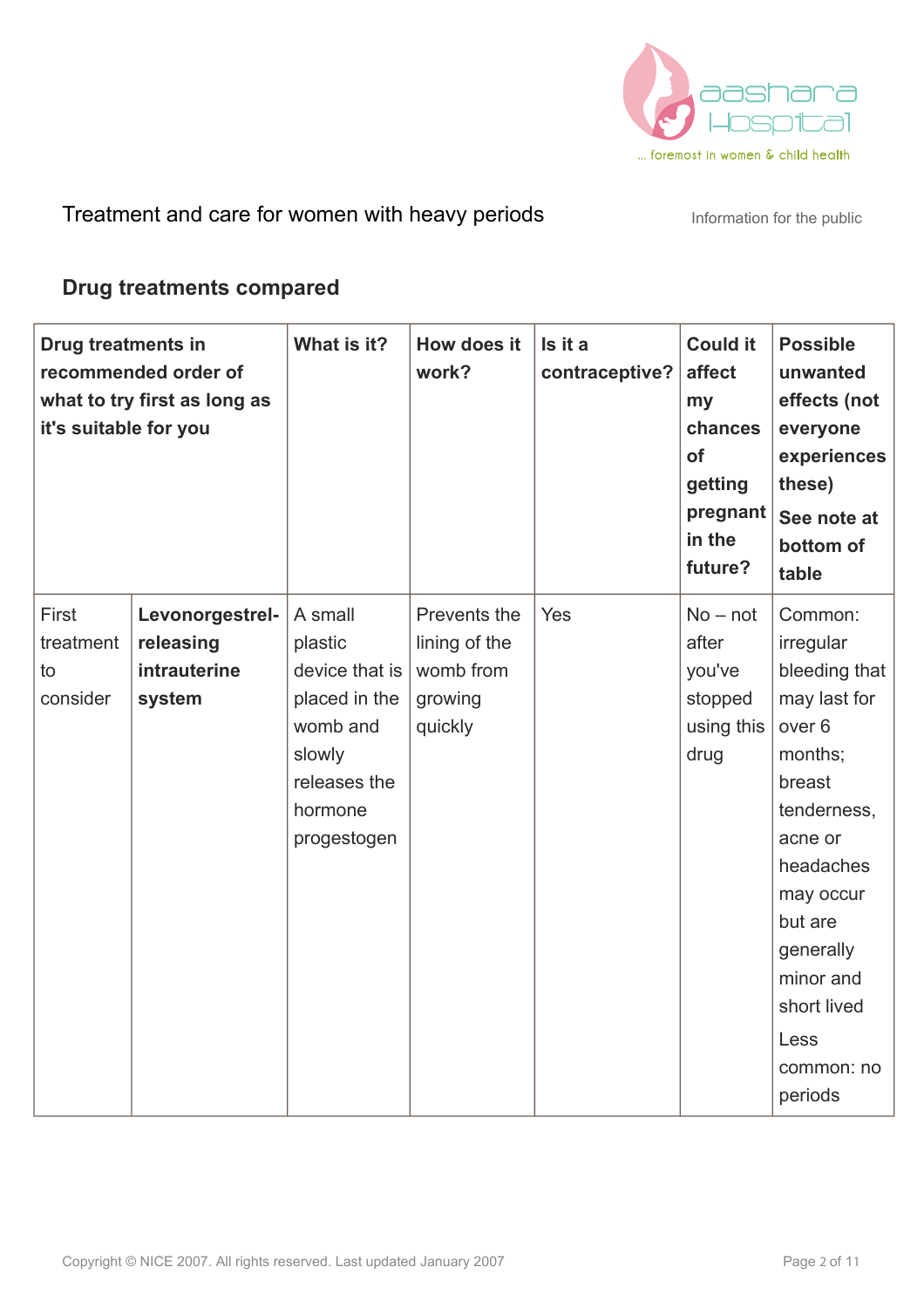

| Second                      | <b>Tranexamic</b><br>acid                                | Tablets taken<br>from the start<br>of your<br>period for up<br>to 4 days<br><b>Treatment</b><br>should be<br>stopped if<br>symptoms<br>don't<br>improve in<br>3 months                                                | Helps the<br>blood in the<br>womb to<br>form clots,<br>which<br>reduces the<br>amount of<br>bleeding                                                                    | <b>No</b> | <b>No</b> | Less<br>common:<br>indigestion;<br>diarrhoea;<br>headache |
|-----------------------------|----------------------------------------------------------|-----------------------------------------------------------------------------------------------------------------------------------------------------------------------------------------------------------------------|-------------------------------------------------------------------------------------------------------------------------------------------------------------------------|-----------|-----------|-----------------------------------------------------------|
| treatment<br>to<br>consider | Non-steroidal<br>anti-<br>inflammatory<br>drugs (NSAIDs) | Tablets taken<br>from the start $ $<br>of your<br>period or just<br>before, until<br>heavy blood<br>loss has<br>stopped<br><b>Treatment</b><br>should be<br>stopped if<br>symptoms<br>don't<br>improve in<br>3 months | Reduce the<br>body's<br>production of<br>prostaglandin<br>(a hormone-<br>like<br>substance<br>linked to<br>heavy<br>periods).<br>These drugs<br>are also<br>painkillers | <b>No</b> | <b>No</b> | Common:<br>indigestion;<br>diarrhoea                      |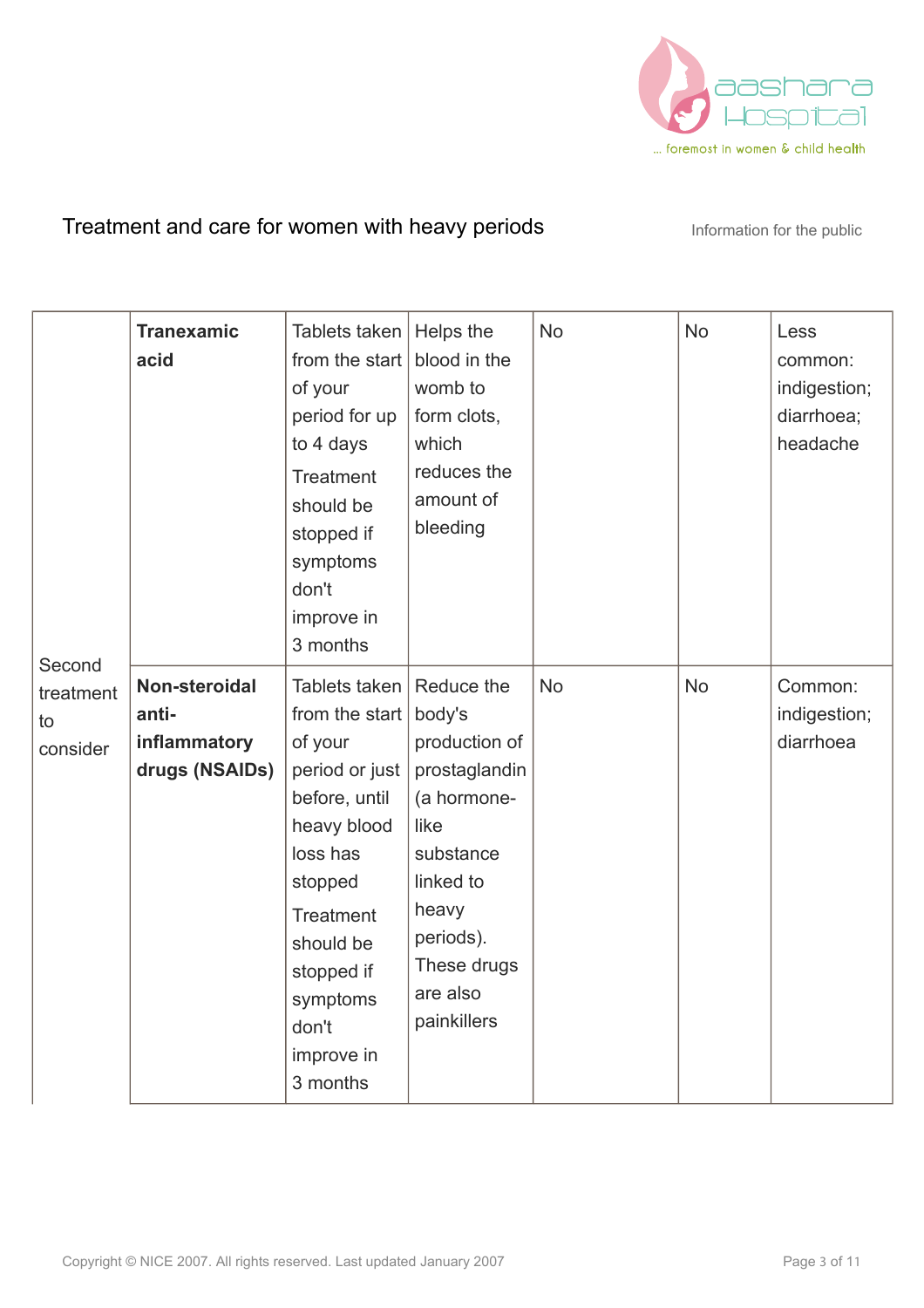

|                                   | <b>Combined oral</b><br>contraceptives  | <b>Pills</b><br>containing<br>the<br>hormones<br>oestrogen<br>and<br>progestogen<br>One pill<br>taken daily<br>for 21 days,<br>then stop for<br>7 days. Then | Prevents the<br>menstrual<br>cycle         | Yes | $No - not$<br>after<br>you've<br>stopped<br>taking<br>this drug | Common:<br>mood<br>change;<br>headache;<br>nausea; fluid<br>retention;<br>breast<br>tenderness |
|-----------------------------------|-----------------------------------------|--------------------------------------------------------------------------------------------------------------------------------------------------------------|--------------------------------------------|-----|-----------------------------------------------------------------|------------------------------------------------------------------------------------------------|
| <b>Third</b><br>treatment  <br>to | Oral<br>progestogen<br>(norethisterone) | repeat this<br>cycle<br>Tablets taken<br>2 to 3 times<br>a day from                                                                                          | Prevents the<br>lining of the<br>womb from | Yes | $No - not$<br>after<br>you've                                   | Common:<br>weight gain;<br>bloating;                                                           |
| consider                          |                                         | the 5th to the<br>26th day of<br>your cycle<br>(counting the<br>first day of<br>your period<br>as day 1)                                                     | growing<br>quickly                         |     | stopped<br>taking<br>this drug                                  | breast<br>tenderness;<br>headaches;<br>acne<br>(usually<br>minor and<br>short lived)           |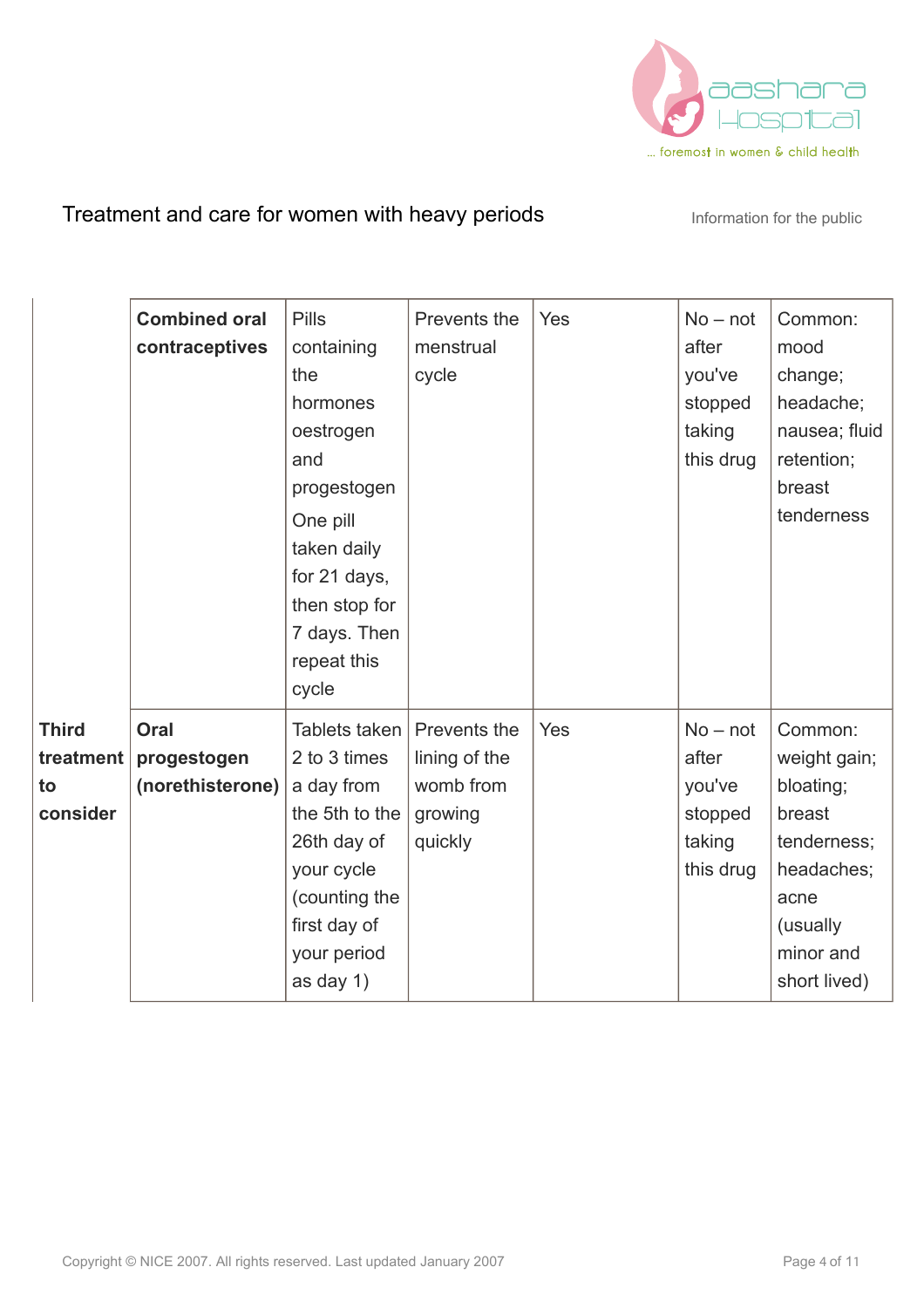

| Injected or<br>implanted<br>progestogen                                                  | An injection<br>of the<br>hormone<br>progestogen.<br>An implant is<br>also<br>available that<br>releases<br>progestogen<br>slowly for<br>3 years | Prevents the<br>lining of the<br>womb from<br>growing<br>quickly | Yes       | $No - not$<br>after<br>you've<br>stopped<br>using this<br>drug | Common:<br>weight gain;<br>irregular<br>bleeding;<br>absence of<br>periods;<br>premenstrual<br>symptoms<br>(including<br>bloating,<br>fluid<br>retention,<br>breast<br>tenderness)<br>Less<br>common:<br>bone density<br>loss |
|------------------------------------------------------------------------------------------|--------------------------------------------------------------------------------------------------------------------------------------------------|------------------------------------------------------------------|-----------|----------------------------------------------------------------|-------------------------------------------------------------------------------------------------------------------------------------------------------------------------------------------------------------------------------|
| Gonadotrophin-<br>releasing<br>hormone<br>analogue                                       | An injection<br>that stops<br>the body<br>producing<br>the<br>hormones<br>oestrogen<br>and<br>progesterone                                       | Prevents the<br>menstrual<br>cycle                               | <b>No</b> | $No - not$<br>after<br>you've<br>stopped<br>using this<br>drug | Common:<br>menopause-<br>like<br>symptoms<br>(for example,<br>hot flushes,<br>increased<br>sweating,<br>vaginal<br>dryness)<br>Less<br>common:<br>osteoporosis                                                                |
| Note: The most common unwanted effects may be experienced by 1 in 100 women. Less common |                                                                                                                                                  |                                                                  |           |                                                                |                                                                                                                                                                                                                               |

unwanted effects are those experienced by 1 in 1000 women. Rare unwanted effects are not shown here.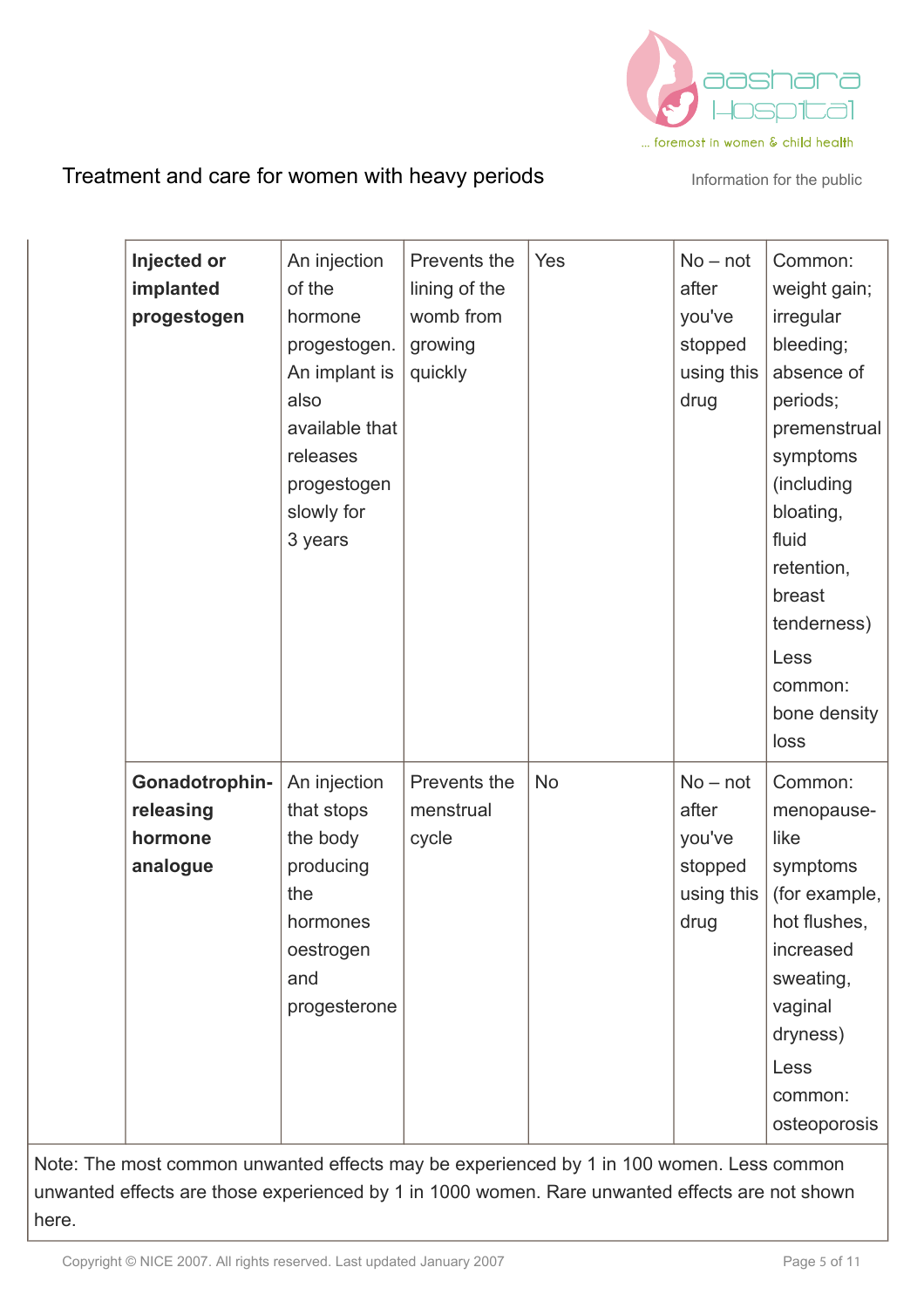

### **Second stop: your specialist**

**If you think that your care does not match what is described in this information, please talk to a member of your healthcare team.**

If treatments offered by your doctor haven't worked, or if you have large fibroids or other possible problems with your womb, you may be offered a referral to a specialist. Before your appointment you should be given this leaflet or other similar information.

### **Surgical treatments**

Your specialist may offer you surgery. There are a number of different operations that can help (see the table below). Your specialist should discuss these with you. You should be told about the benefits and risks of each option, and given enough time and support to help you make a decision. Some operations will affect your fertility, and before making a decision about these operations your specialist should discuss in detail the potential impact on you.

Your specialist should be competent in the procedures offered. If your specialist is not trained to undertake a particular treatment you should be referred to another specialist with this training.

Questions you might like to ask your doctor

- Please give me more details about any tests I may need.
- How long will it take to have the tests and get the results?
- Please tell me why you have decided to offer me this particular type of treatment.
- What are the pros and cons of having this treatment?
- How will the treatment help me? What effect will it have on my symptoms and everyday life? What sort of improvements might I expect?
- How long will it take before I notice a difference?
- Are there any risks if I take this treatment?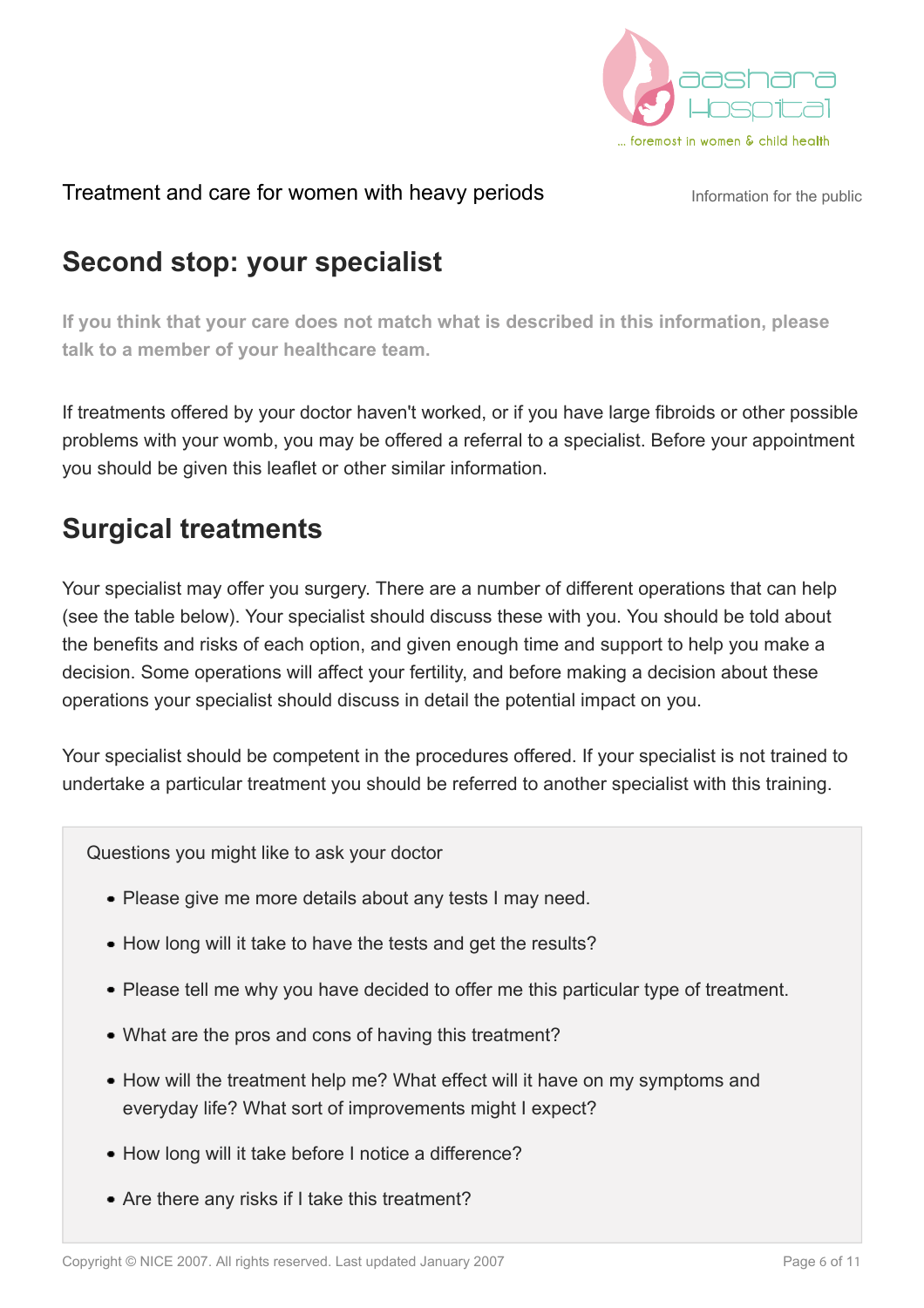

- What are my options for taking treatments other than the recommended treatment?
- Is there some written information about the treatment that I can have?

#### *Surgical treatments compared*

| <b>Types of surgery in</b><br>recommended order -<br>some types may not<br>be suitable for you | What is it? | How does it<br>work? | <b>Could it</b><br>affect my<br>chance of<br>getting<br>pregnant in<br>future? | <b>Possible</b><br>unwanted<br>effects (not<br>everyone<br>experiences<br>these)<br>See note at<br>bottom of<br>table |
|------------------------------------------------------------------------------------------------|-------------|----------------------|--------------------------------------------------------------------------------|-----------------------------------------------------------------------------------------------------------------------|
|------------------------------------------------------------------------------------------------|-------------|----------------------|--------------------------------------------------------------------------------|-----------------------------------------------------------------------------------------------------------------------|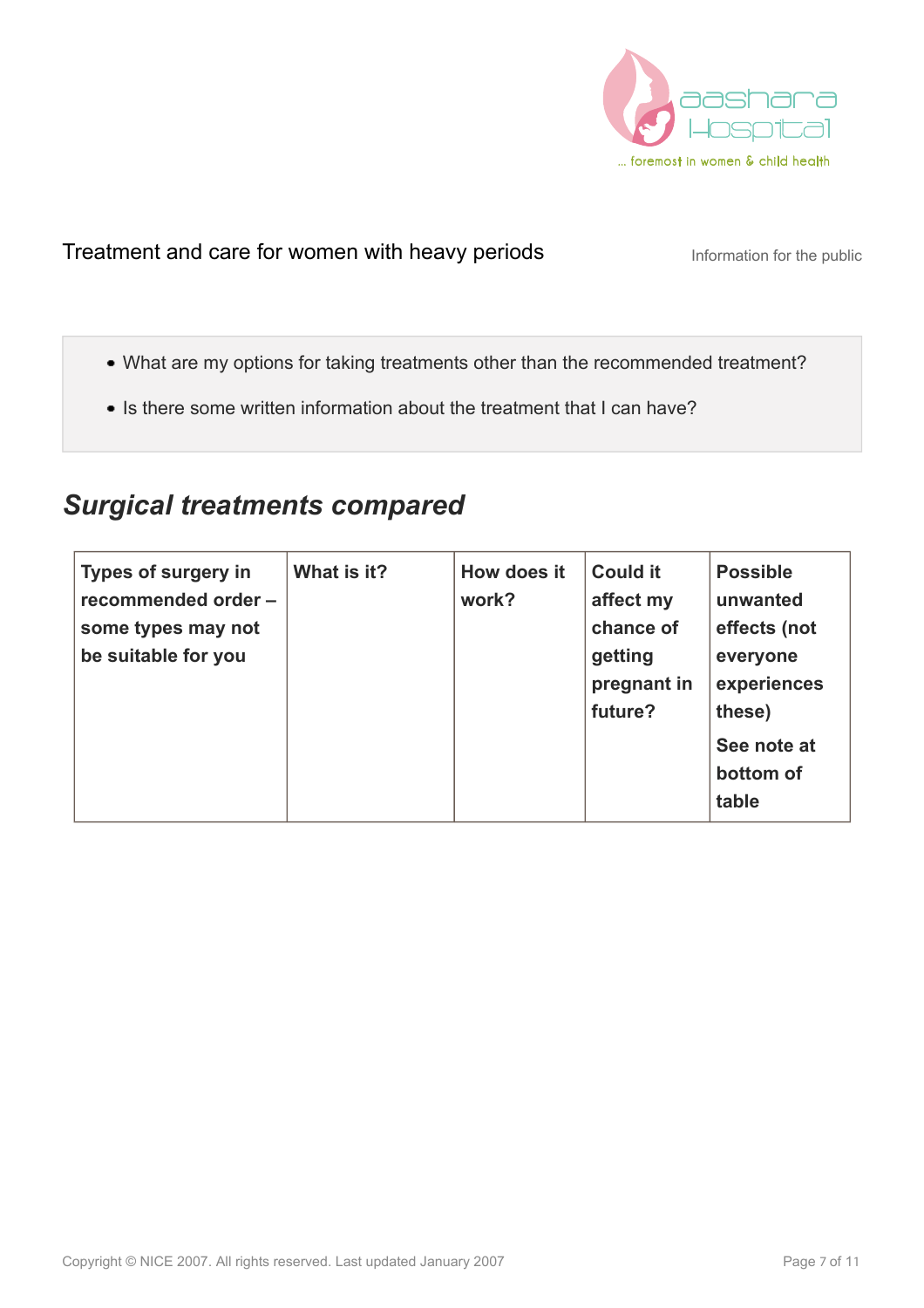

| <b>Surgery to remove the</b><br>lining of the womb | In all of these<br>techniques a | Removing the<br>womb lining | This surgery<br>is not | Common:<br>vaginal |
|----------------------------------------------------|---------------------------------|-----------------------------|------------------------|--------------------|
| (endometrial ablation).                            | device is inserted              | should stop                 | suitable if            | discharge;         |
| There are several                                  | into the womb                   | bleeding. In                | you want to            | increased          |
| different methods. The                             | through the vagina              | some women                  | become                 | period pain or     |
| following are                                      | and cervix. The                 | the lining                  | pregnant at            | cramping           |
| recommended:                                       | device is heated                | grows back                  | any time in            | (even if no        |
| • 'thermal balloon                                 | using different                 | and the                     | the future             | further            |
| endometrial ablation'                              | methods (for                    | surgery may                 | You will need          | bleeding);         |
| (TBEA)                                             | example, using                  | need to be                  | to use                 | need for           |
| • 'impedance-controlled                            | microwave or                    | repeated                    | contraception          | additional         |
| bipolar radiofrequency                             | radio energy).                  |                             | if you have            | surgery            |
| ablation'                                          | This heat destroys              |                             | sex                    | Less common:       |
| • 'microwave                                       | the lining of the               |                             |                        | infection          |
| endometrial ablation'                              | womb                            |                             |                        |                    |
| (MEA)                                              |                                 |                             |                        |                    |
| • 'free fluid thermal                              |                                 |                             |                        |                    |
| endometrial ablation'.                             |                                 |                             |                        |                    |
| But other techniques                               |                                 |                             |                        |                    |
| (for example, rollerball                           |                                 |                             |                        |                    |
| ablation) may be more                              |                                 |                             |                        |                    |
| suitable if you have                               |                                 |                             |                        |                    |
| fibroids or other                                  |                                 |                             |                        |                    |
| problems with your                                 |                                 |                             |                        |                    |
| womb                                               |                                 |                             |                        |                    |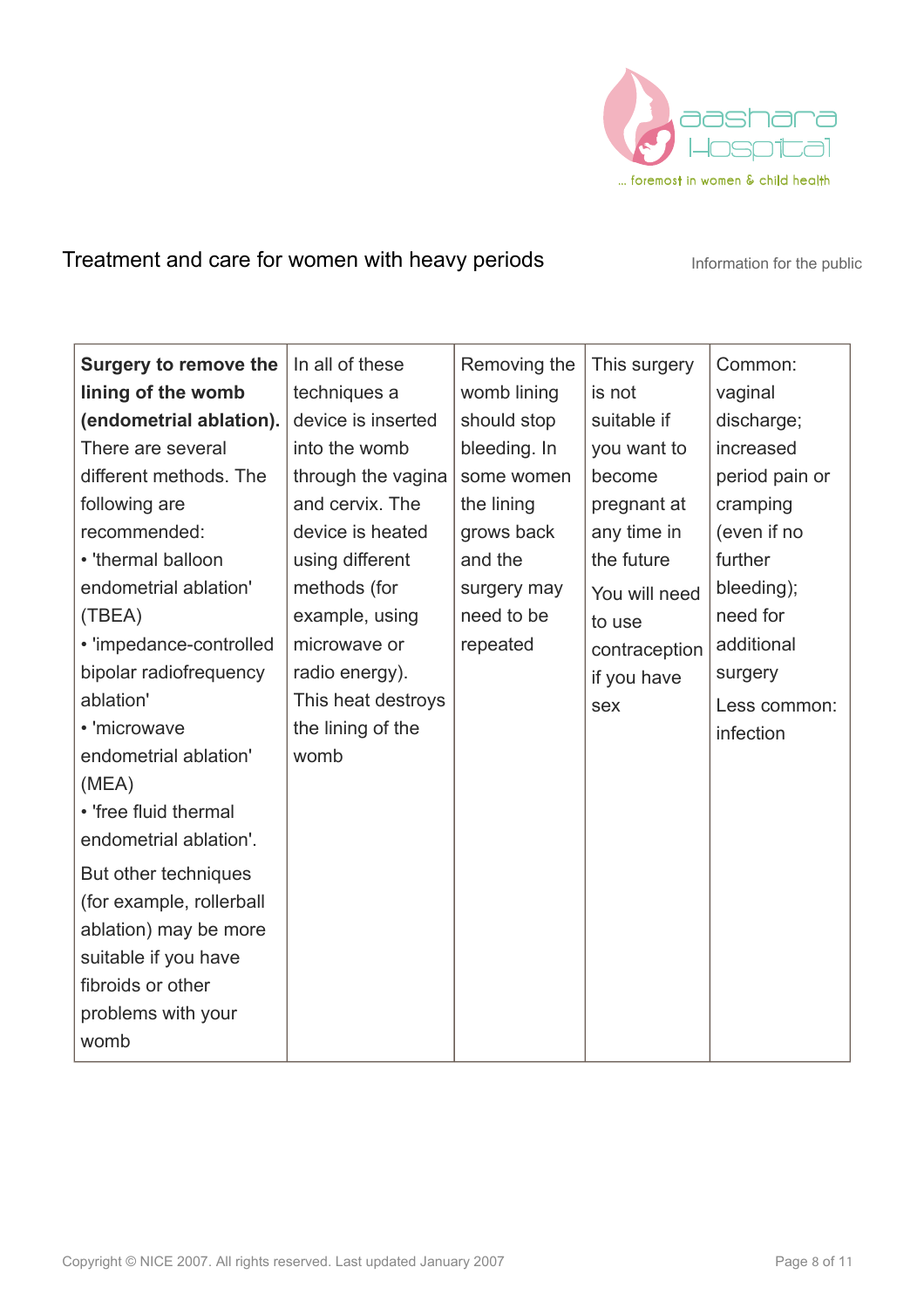

| <b>Treatment to block the</b><br>blood supply to<br>fibroids (uterine artery<br>embolisation or UAE) | Small particles are<br>injected into the<br>blood vessels that<br>take blood to the<br>womb                                                                                                                                            | The blood<br>supply to the<br>fibroids is<br>blocked and<br>this causes<br>them to shrink                     | You may be<br>able to get<br>pregnant<br>after this<br>procedure | Common: long-<br>lasting vaginal<br>discharge;<br>pain; nausea;<br>vomiting; fever<br>Less common:<br>need for<br>further surgery;<br>premature<br>ovarian failure<br>particularly in<br>women over<br>45 years;<br>collection of<br>blood |
|------------------------------------------------------------------------------------------------------|----------------------------------------------------------------------------------------------------------------------------------------------------------------------------------------------------------------------------------------|---------------------------------------------------------------------------------------------------------------|------------------------------------------------------------------|--------------------------------------------------------------------------------------------------------------------------------------------------------------------------------------------------------------------------------------------|
| <b>Surgery to remove</b><br>fibroids<br>(myomectomy)                                                 | This can be done<br>either through a<br>cut in your<br>abdomen or<br>through your<br>vagina<br>When the surgery<br>is done through<br>the vagina, a thin<br>telescope (called<br>a hysteroscope) is<br>used to see inside<br>your womb | Fibroids can<br>cause heavy<br>periods, and<br>removing<br>them should<br>reduce the<br>amount of<br>bleeding | You may be<br>able to get<br>pregnant<br>after this<br>procedure | Less common:<br>internal scars<br>(which may<br>lead to pain<br>and/or<br>impaired<br>fertility); need<br>for additional<br>surgery;<br>recurrence of<br>fibroids;<br>perforation<br>(hysteroscopic<br>route);<br>infection                |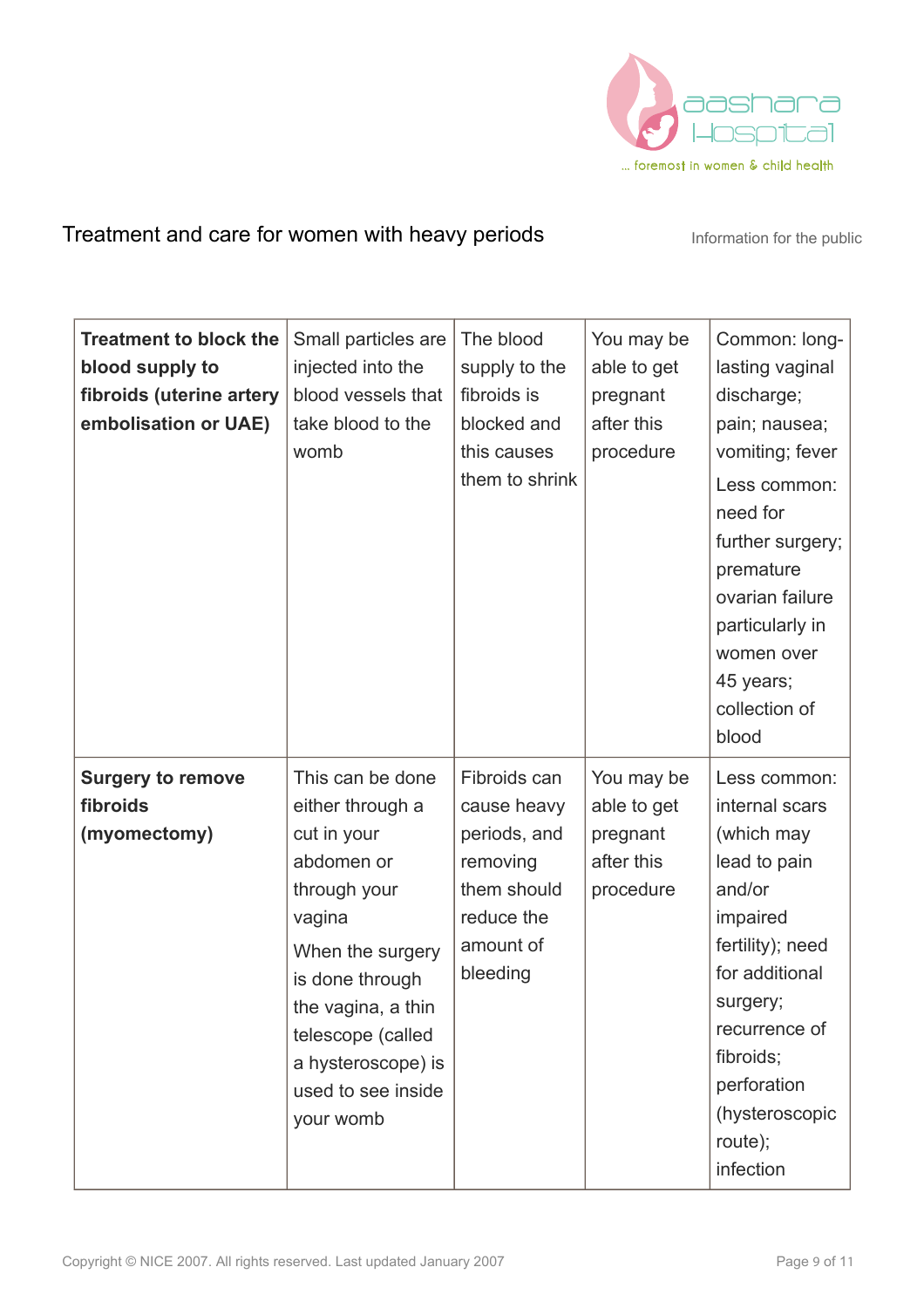

| <b>Surgery to remove the</b><br>womb (hysterectomy).<br>There are two main<br>ways of doing this<br>depending on your<br>individual<br>circumstances.<br><b>Hysterectomy should</b><br>only be considered<br>when:<br>• Heavy bleeding has a<br>severe impact on your<br>quality of life<br>• Other treatments<br>haven't worked or are<br>not suitable for you<br>• You want your periods<br>to stop completely<br>• You fully understand<br>the risks and benefits<br>and ask for a<br>hysterectomy<br>• You don't want to keep<br>your womb or to have a<br>child<br>Your ovaries should not<br>be removed if they are<br>healthy. If you or your<br>specialist have | • Vaginal<br>hysterectomy: the<br>womb and cervix<br>are removed<br>through the vagina<br>• Abdominal<br>hysterectomy: the<br>womb is removed<br>through the<br>abdomen<br>- In a 'total'<br>hysterectomy, all<br>of your womb and<br>cervix is removed.<br>In a 'subtotal'<br>hysterectomy, just<br>the womb is<br>removed<br>- In laparoscopic<br>hysterectomy, a<br>device with a<br>camera and<br>cutting tool is used | Removing the<br>womb means<br>you won't<br>have a period<br>again<br>If you have<br>fibroids there<br>is an<br>increased risk<br><sub>of</sub><br>complications,<br>your specialist<br>should<br>discuss this<br>with you | There is no<br>chance of<br>having a<br>child after a<br>hysterectomy | Common:<br>infection<br>Less common:<br>excessive<br>bleeding<br>during surgery;<br>damage to<br>other<br>abdominal<br>organs, for<br>example,<br>urinary tract or<br>bowel; urinary<br>$dy$ sfunction $-$<br>frequent<br>passing of<br>urine and<br>incontinence<br><b>With ovary</b><br>removal at<br>time of<br>hysterectomy:<br>Common:<br>menopausal-<br>like symptoms<br>(for example,<br>hot flushes,<br>increased<br>sweating, |
|-------------------------------------------------------------------------------------------------------------------------------------------------------------------------------------------------------------------------------------------------------------------------------------------------------------------------------------------------------------------------------------------------------------------------------------------------------------------------------------------------------------------------------------------------------------------------------------------------------------------------------------------------------------------------|----------------------------------------------------------------------------------------------------------------------------------------------------------------------------------------------------------------------------------------------------------------------------------------------------------------------------------------------------------------------------------------------------------------------------|---------------------------------------------------------------------------------------------------------------------------------------------------------------------------------------------------------------------------|-----------------------------------------------------------------------|----------------------------------------------------------------------------------------------------------------------------------------------------------------------------------------------------------------------------------------------------------------------------------------------------------------------------------------------------------------------------------------------------------------------------------------|
| concerns, or you are<br>considering having your<br>ovaries removed, all the<br>options should be<br>discussed. If you have<br>a strong family history<br>of ovarian or breast                                                                                                                                                                                                                                                                                                                                                                                                                                                                                           |                                                                                                                                                                                                                                                                                                                                                                                                                            |                                                                                                                                                                                                                           |                                                                       | vaginal<br>dryness)                                                                                                                                                                                                                                                                                                                                                                                                                    |